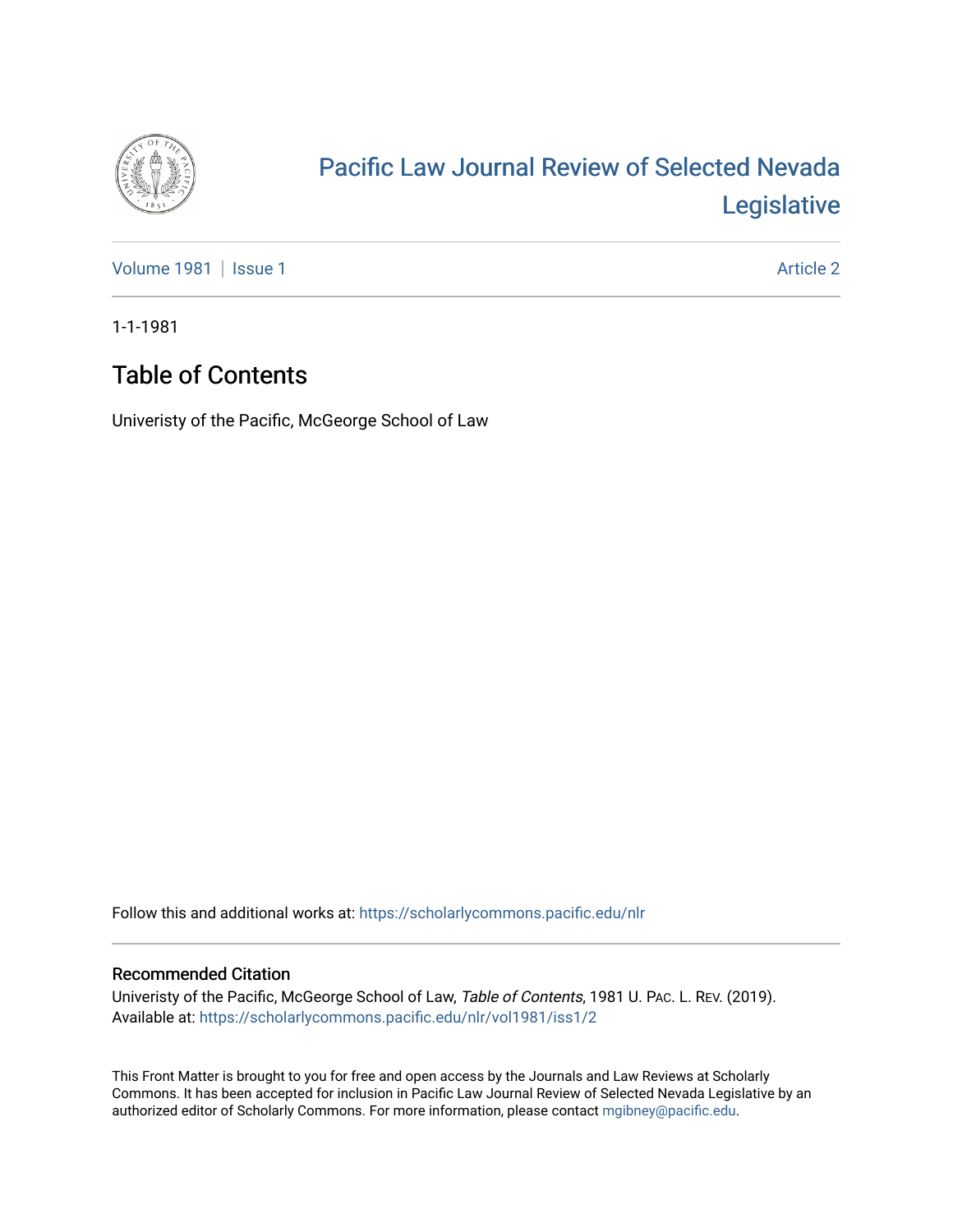## **TABLE OF CONTENTS**

#### ADMINISTRATION OF ESTATES

| $\mathbf{1}$            |
|-------------------------|
| 2                       |
| 3                       |
| $\overline{\mathbf{4}}$ |

#### ADMINISTRATIVE LAW

|--|--|--|--|--|--|

### BUSINESS ASSOCIATIONS AND PROFESSIONS

| Foreign Corporations-resident agents, penalty for |  |
|---------------------------------------------------|--|
|                                                   |  |
|                                                   |  |
|                                                   |  |

#### CIVIL PROCEDURE

|                                                   | 21 |
|---------------------------------------------------|----|
|                                                   | 22 |
| Jury-juror selection, exemptions from service,    |    |
|                                                   | 23 |
| Justice, district, and supreme court jurisdiction | 25 |
|                                                   | 28 |
|                                                   | 29 |
|                                                   | 30 |
|                                                   | 31 |
|                                                   | 31 |
|                                                   | 33 |

#### CRIMES

|                                                          | 40 |
|----------------------------------------------------------|----|
|                                                          |    |
|                                                          |    |
| Prisoners, penalties for battery and false imprisonment, |    |
|                                                          |    |

*Selected 1981 Nevada Legislation*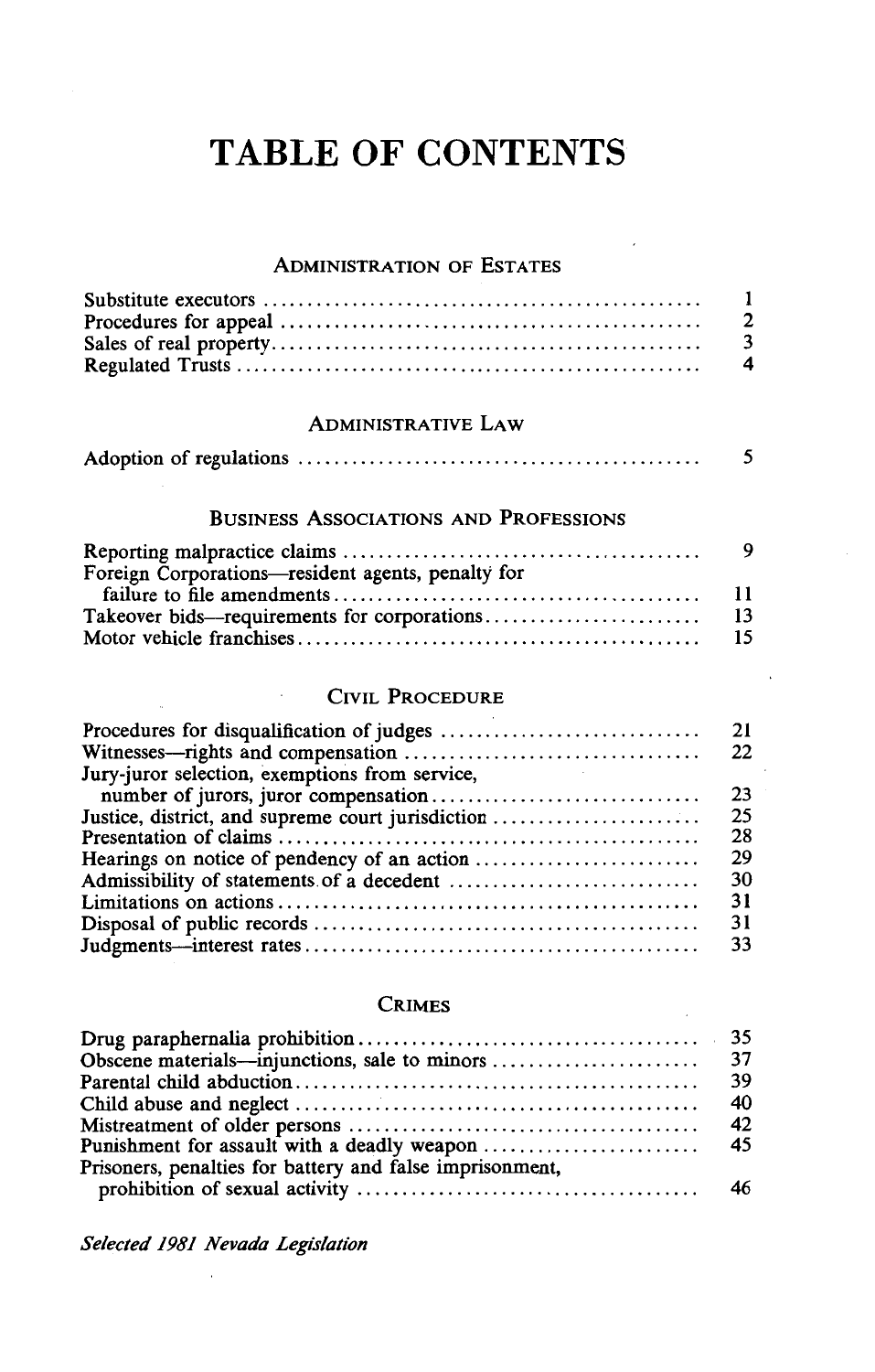## CRIMINAL PROCEDURE

|                                                                 | 49 |
|-----------------------------------------------------------------|----|
|                                                                 | 53 |
| Appeal of orders on suppression of evidence and change of venue | 54 |
| Search warrants-oral statements and authorization               | 55 |
|                                                                 | 56 |
|                                                                 | 57 |
|                                                                 | 58 |
|                                                                 | 60 |
| Presentence investigation and report-probation-                 |    |
|                                                                 | 61 |
|                                                                 | 65 |
| Probation—credit for time served, work as optional punishment   | 66 |
|                                                                 | 69 |
| Definition of convicted persons for purposes of registration    | 70 |
|                                                                 | 71 |
|                                                                 |    |

## DOMESTIC RELATIONS

#### **ELECTIONS**

| Campaign contributions and expenses—clarification |    |
|---------------------------------------------------|----|
|                                                   | 85 |

## EMPLOYMENT PRACTICES

| 88 |
|----|

## **ENERGY**

|--|--|--|

#### ENVIRONMENTAL PROTECTION

|                                                                    | 97  |
|--------------------------------------------------------------------|-----|
| Regulation of the transportation and disposal of radioactive waste | 101 |

*Pac!fic Law Journal*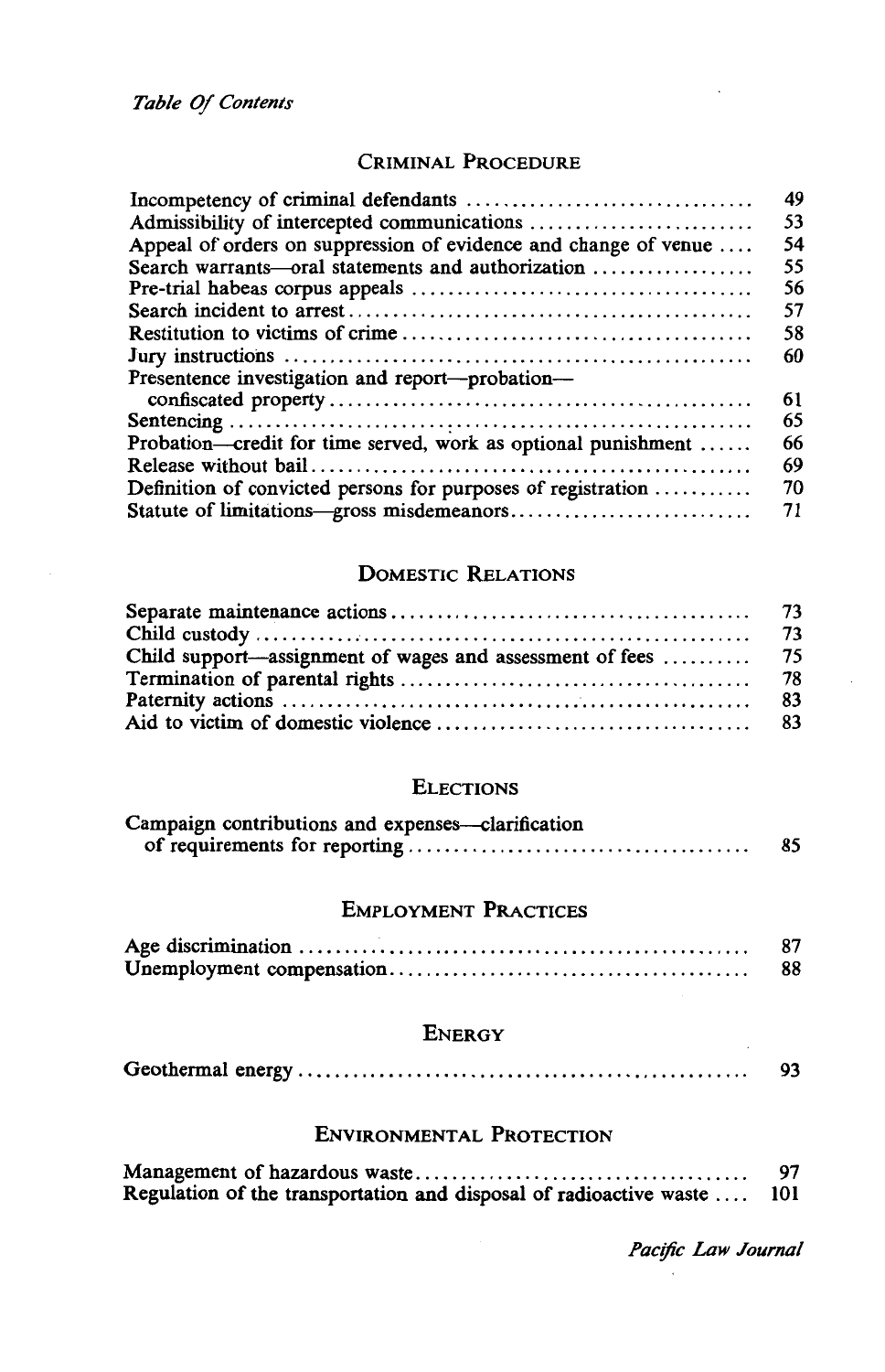#### GAMING

| Exclusion of persons from gaming establishments            | 105   |
|------------------------------------------------------------|-------|
|                                                            | 106   |
| Authority of attorney general to prosecute gaming offenses | - 109 |

#### HEALTH AND WELFARE

| Guardianships-appointment for persons of limited capacity   |            |
|-------------------------------------------------------------|------------|
|                                                             |            |
| Assistance to families caring for profoundly mentally       |            |
|                                                             | -124       |
| Involuntary admission of the mentally ill-standard of proof | 125        |
| Dispositional hearing on placement of foster children       | 126        |
|                                                             | <b>126</b> |
|                                                             |            |

#### **JUVENILES**

### PROPERTY

| Landlord tenant; tenant security deposit refunds; substitute |  |
|--------------------------------------------------------------|--|
|                                                              |  |
|                                                              |  |
|                                                              |  |
| Appropriation of water, review of permit cancellation,       |  |
|                                                              |  |

## PUBLIC ENTITIES, OFFICERS, AND EMPLOYEES

| -141 |
|------|
| -141 |
| 142  |

#### TAXATION

|  |  |  | 145 |
|--|--|--|-----|
|--|--|--|-----|

#### **TORTS**

|  |  | 155 |
|--|--|-----|
|--|--|-----|

*Selected 1981 Nevada Legislation*